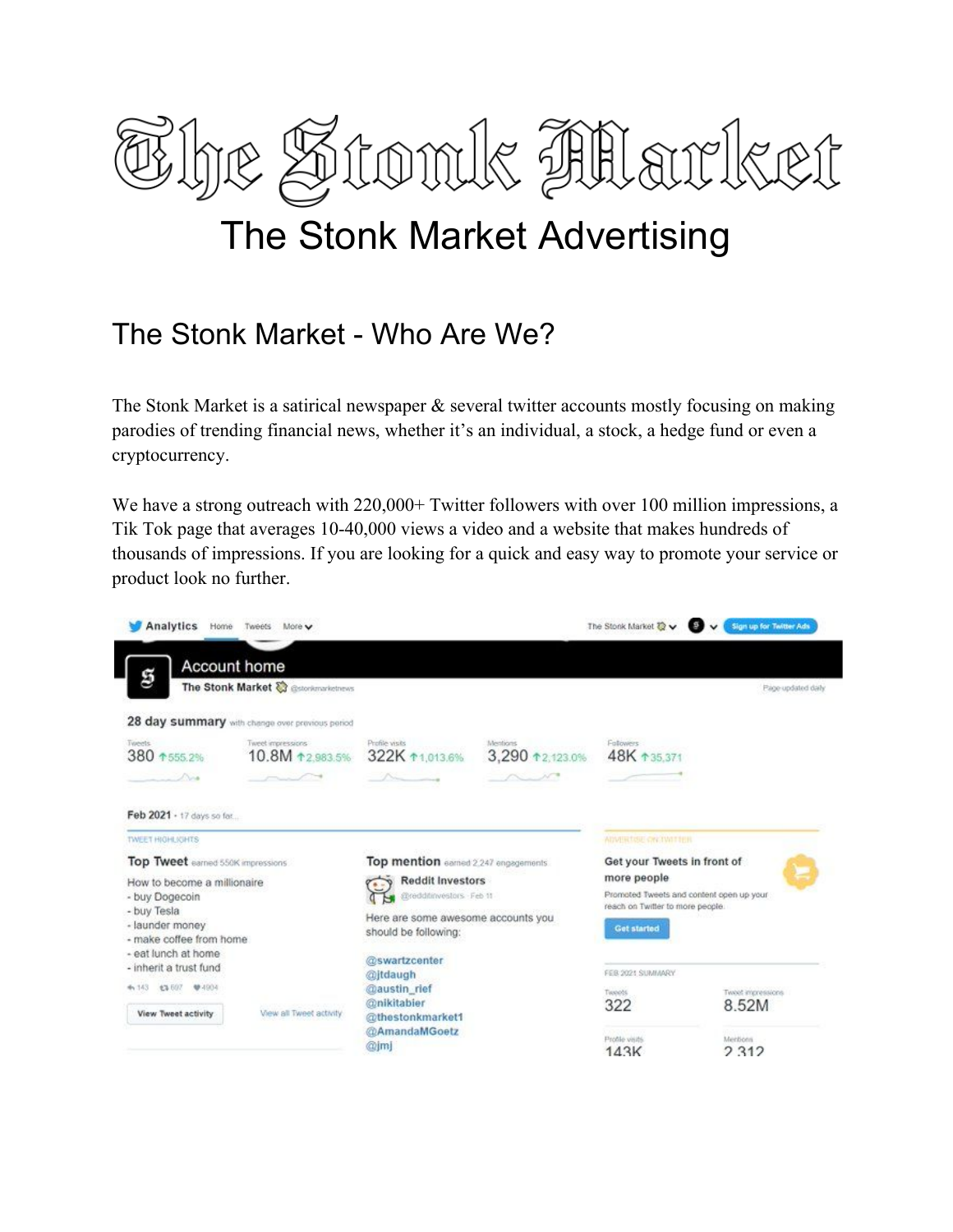

★52 \$3.191 ♥2329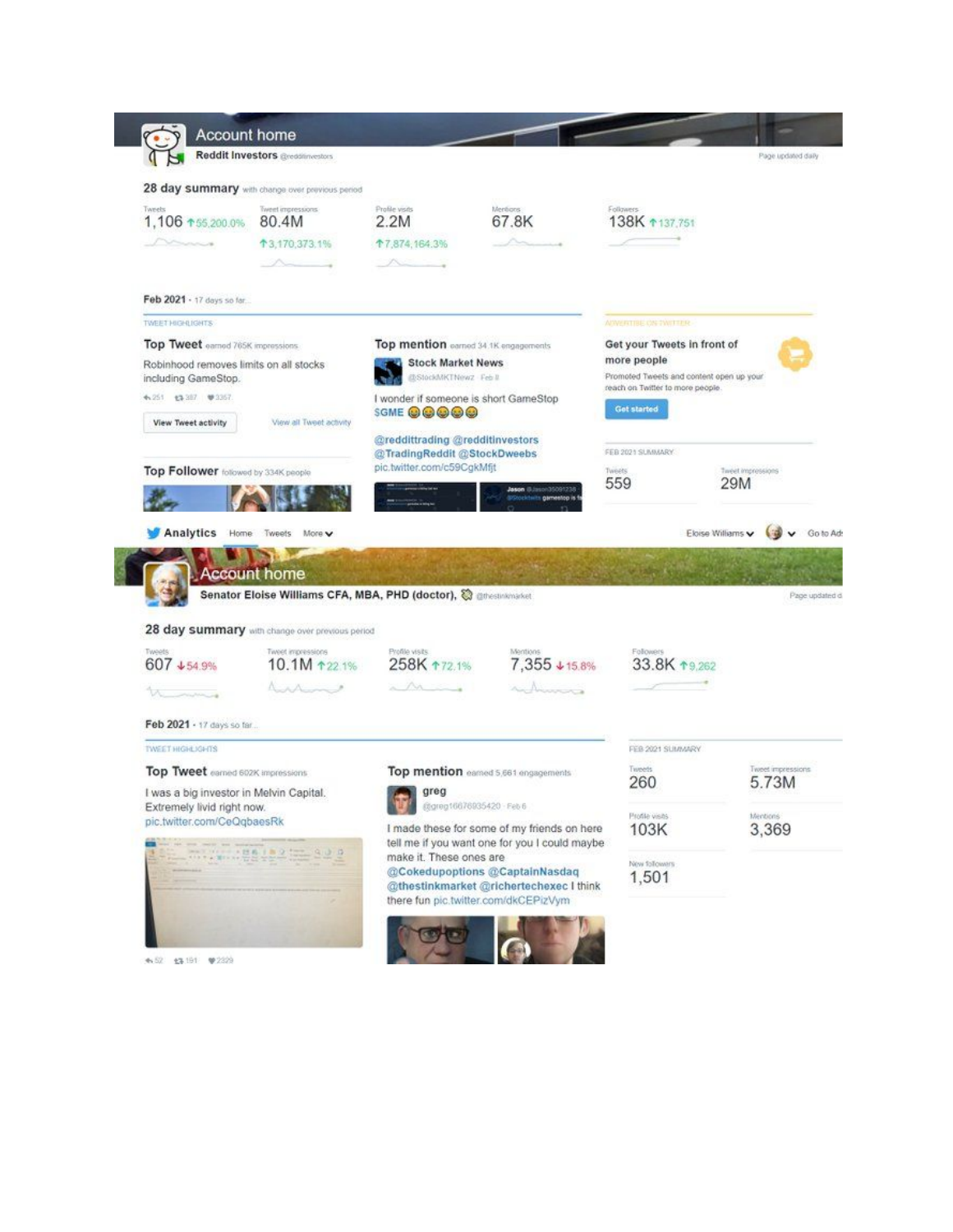